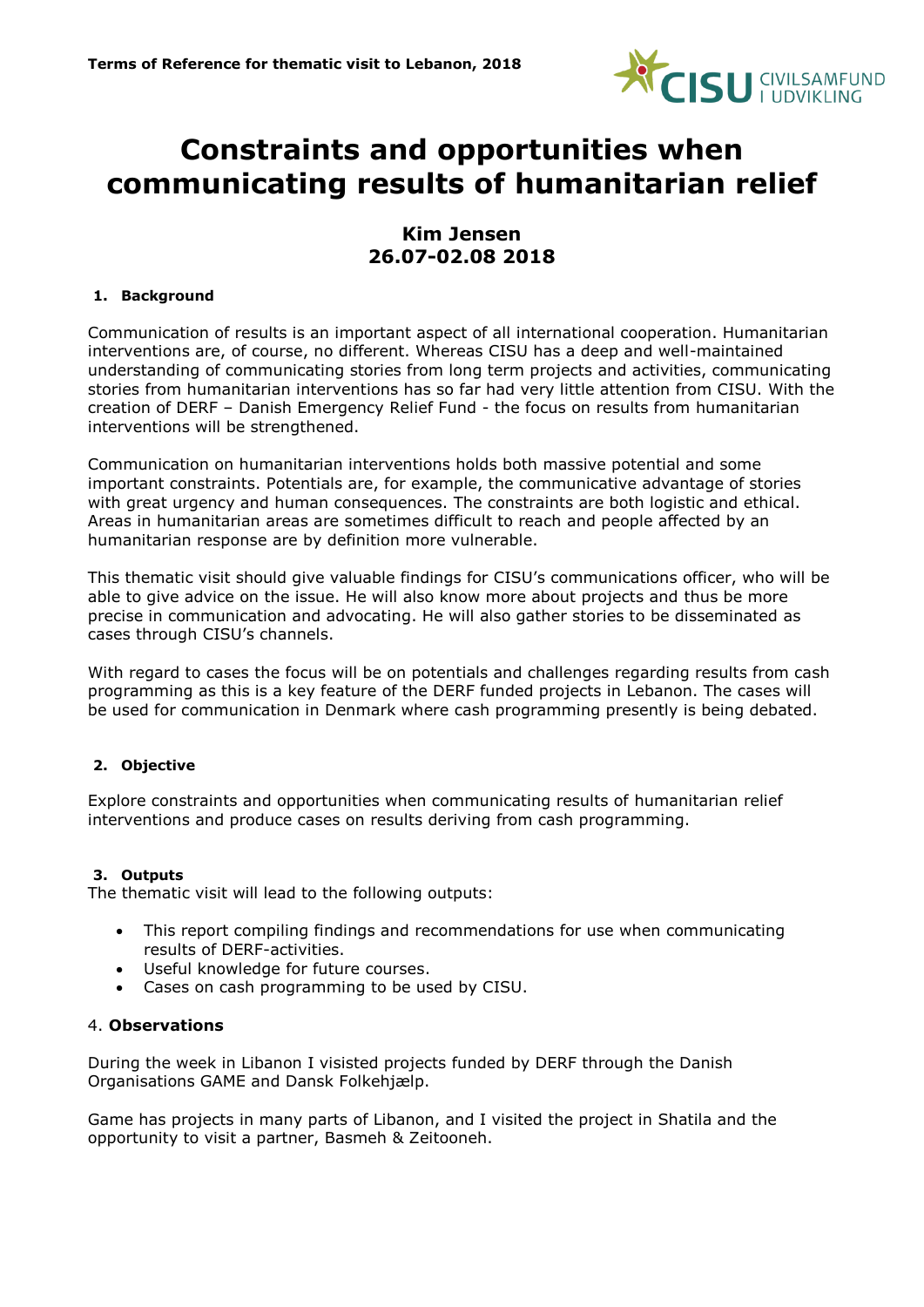

GAME is seemingly proficient in communication to a wider audience and produce videos and social media products that are widely used and shared.

The two organizations complement each other extremely well when looking at communication aspects. They have some similarities but also, in this context, huge differences. First of all, they share the aspect of a strong presence and connection in Denmark. They also support marginalized people in Denmark and abroad. The connection does, however take different forms. Dansk Folkehjælp is a much older organization and, as the name indicates, has traditionally been more of a charity organization. Game works in areas with lesser privileged youth that are shown their potential through sports and leadership in the community. Another key aspect is that Dansk Folkehjælp is partly supported by fundraising while Game insist on not fundraising.

There is also a difference in their view on communication. While Dansk Folkehjælp can see the potential gains on good communication, it is clearly stated in interviews that they prefer using their professional abilities in their original field of work and let professional communicators do the communication. Game have a strong connection to journalists and communicators but also work on mobilizing youth through campaigns.

Also important for Game is the important work of showing youth their potential. This is not possible while showing them as victims or sufferers. This is very important when framing stories about the projects. And it is important for the work with youth in Denmark that they can see that the youth in other countries are depicted in the same manner.

Regarding to projects supported by DERF, both organizations have aspects that can strengthen constructive reporting. (Constructive journalism and constructive communication use solutions in their storytelling.)

It is important to stress here, that both organizations seemed very aware of the need for protection of sources and consent. Both organizations worked in a highly professional manner.

In this, Game not only support people directly affected by the crisis in Syria. The program does support refugees with cash but there is an effect on the community. In the program refugees are assisted financially if they take part in projects that create opportunities for children and youth in Shatila. These children are disadvantaged and benefit from the work of Game and the direct beneficiaries of the DERF-project.

Similarly Dansk Folkehjælp also engage in community support projects in the communities where they provide unconditional cash. The effect of these projects may seem distant from the direct interventions, but they are important in the communication.

(More on this is the example of communication.)

## 5. **The context of communicating from humanitarian relief operations**

**Opportunities:** In essence, stories from humanitarian relief operations have the ability to capture an audience. This is because an audience responds to stories that seem to have elements of *importance*, *identification, sensation* or *current*. It is widely believed in among reporters and other storyteller that one or more of those elements will render a story more significant to an audience. (I will in this chapter use a loose translation of the Danish VISAcriteria, Væsentlighed, Identifikation, Sensation, aktualitet, as it is a criteria used in a Danish context.)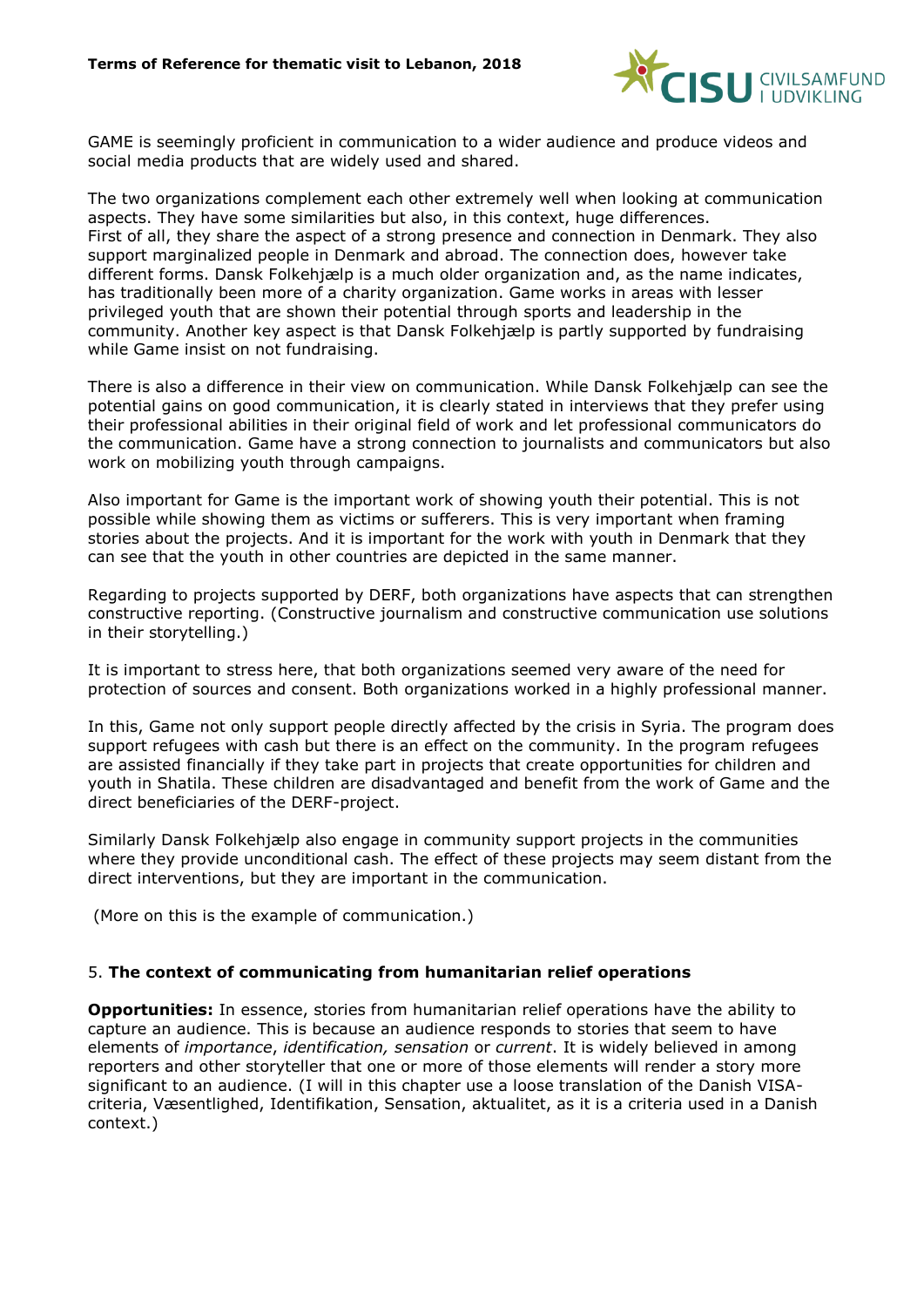

It can be difficult for an audience in one part of the world to attribute *importance* to event in other parts of the world. This is in the strict sense of importance – why is it important to me? Compared to tax-reforms, change in government, or local job loss the importance of projects in another continent may seem insignificant. This is especially true when it comes to stories from global development. It is, however, slightly easier to use that element when communicating about humanitarian relief operations. The operations may play a role in something that may affect us globally; war, climate change, migration etc.

It is another thing entirely when finding *identification* in stories from humanitarian relief operations. In their essence, humanitarian relief operations affect basic human conditions – often survival. It is not difficult for an audience to reflect itself in that. If not the direct human identification then, at very least, the role of a subject in a story; A mother, an orphan, a father, a displaced family. We, as humans, can identify with people in need of humanitarian relief. In traditional journalism and storytelling, a strong personal story when a person we can identify with can explain a complex story to the audience. The personal struggle is thus used to explain a problem or situation of a much larger magnitude.

A humanitarian relief operation always take place in a area affected by something extraordinary. It may be a natural disaster or a conflict. It is always something out of the ordinary and, thus, something that can trigger the sense of *sensation.* It is true that some crisis may be prolonged and eventually seem to be so much of the established order of the landscape we navigate in through our limited channels of information. But this is *sensation* in the sense of a story telling tool. In its very nature it is also dramatic.

Although we often talk about 'hidden disasters' or 'forgotten wars' many areas of conflict or crisis actually do find their way into the newsfeeds because they seem *current* and have a natural development. They are more exposed than, say, more long term issues. This means that they, compared to stories of long term change have a more direct appeal to the sense of topicality.

From this we can gather that stories about humanitarian relief operation, compared to other stories from organizations working with global development, have some strengths and opportunities. This is especially in the areas of identification and topicality. This means that they have a broader appeal and relevance to our audiences if we manage to put them into a current context and let the humans behind the stories come forward.

**Constraints** in storytelling form humanitarian relief operations.

As stated above, an audience seeks identification in a story. In this, a story with case stories carried by humans and their personal accounts will be powerful. But another essence of humanitarian relief operations is that they operate with people in extremely fragile positions. This sets up certain considerations that have many angles. There may be real or imagined constraints for the source of information. And there may be constraints that may be visible or invisible for the source. This is true for all sources to all stories but the consequences are more severe for a person affected in need of humanitarian relief. Also, information is often lost or badly misinterpreted in areas of humanitarian crisis.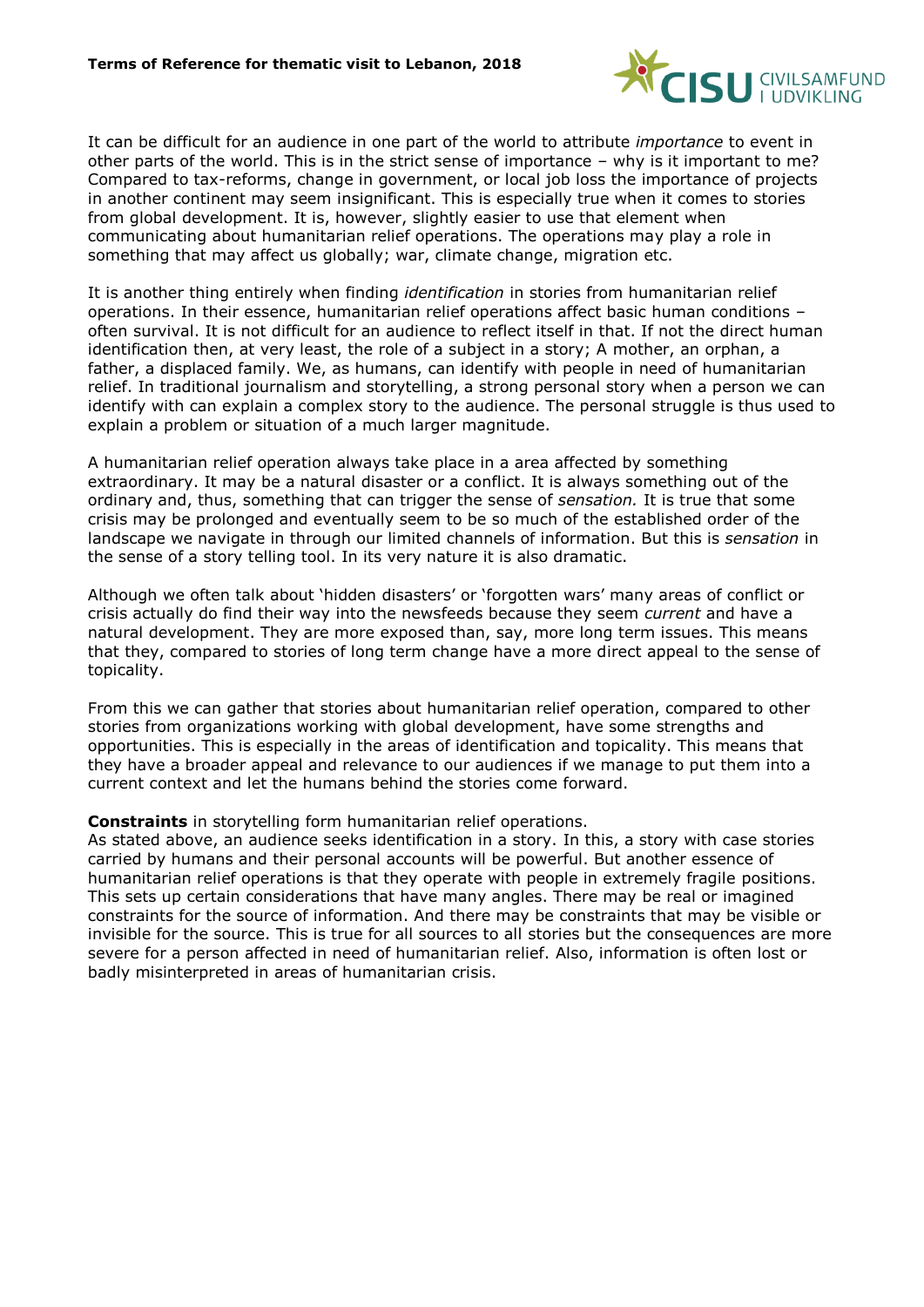

To explain some of the considerations, I have put some into the following box:

|                                                 | Considerations known to the source                                                                            | Considerations unknown to<br>the source                                                                         |
|-------------------------------------------------|---------------------------------------------------------------------------------------------------------------|-----------------------------------------------------------------------------------------------------------------|
| Real considerations                             | "My participation may expose me or my<br>family to a hostile force in the area I<br>have been displaced from" | The source may not know the<br>difference between a<br>research-interview and<br>something to be published.     |
| Considerations<br>based on false<br>assumptions | "My participation in this will affect my<br>access to relief"                                                 | The audience of the story<br>may come to false<br>conclusions based on lack of<br>understanding of the context. |

There is, of course, many more en each area. This is just to emphasize the many aspects some of which are hidden or imagined. In this difficult context it is important to stress that responsibility lies with the storyteller. We may be able to hide behind signatures that assure consent or put our trust in the sources' ability to navigate but the responsibility lies with us. Luckily, there is not much of legal responsibility, but we have a moral responsibility which must not be put aside *because* we are dealing with humanitarian relief that may seem more important than many other things. Rather, the context of humanitarian relief should call us to take an even greater responsibility, as the sources are some of the most vulnerable sources.

# 6. **The way forward**

So, how can we use constructive storytelling from Humanitarian Relief Operations? First of all it is important to recognize that the stories from relief operations operate under same 'rules' as other stories when capturing an audience. We can not change this but we can adapt in a way where we are still true to our values.

In storytelling and journalism, it is common to use a personal account to personalize a systemic problem or situation. My advice, in this particular context, is to show the systemic problem or situation – and not use a person for this. Instead, we can use the person to show how the situation it affects people. In this it is important to take note of the mentioned aspects for the source. In this, I recommend more use of anonymous sources that cannot be traced. When doing this, we should still remember to portray a person and not a type-casted character. This is essential when portraying people in our communication and it becomes increasingly difficult when anonymity is needed. This sets up difficult conditions for the narrator but the respect for and wish for privacy is highly important in this context.

Another aspect is the use of the projects that support the community in storytelling. This will strengthen the constructive elements of the narrative. It is important to stress that this should not take away attention of the hardship experienced by people affected by the humanitarian crisis. It is *not* supposed to make it seem less traumatic or in any way in less need for relief. It is a method of showing a fuller context and progress. This should also come into light in the personal accounts but they have a stronger focus on the individual. These, smaller, stories from the community show a progress that will leave the audience more engaged and willing to participate. Organizations will, naturally, see this as something secondary, but it is important to use.

Another secondary thing is communication. An organisazation will, perhaps naturally, see communication as something secondary or tertiary to humanitarian relief. And who can blame them? What is the point of telling a story and using resources for this, when it could be used for life-saving? But argument could be used for many supportive and administrative aspects in an organization.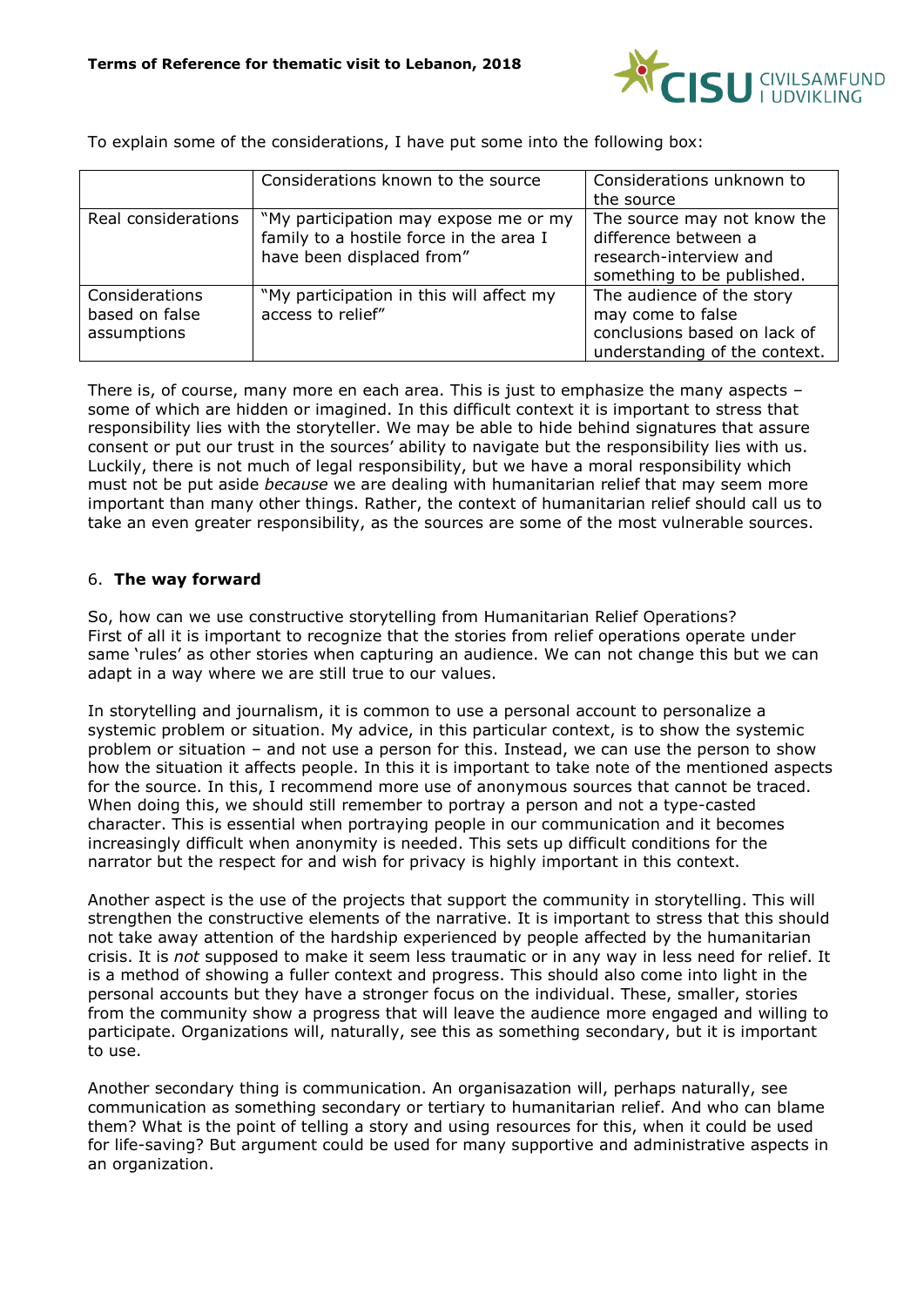

We must work together. It can be difficult to see the effect of a communication activity and it can be difficult to find resources and motivation to do it when so many other things need attention. But the importance of documenting progress and sharing stories compel us to do it. A way forward can be to team up with other grant holders. CISU recognize this difficulty and will work on a shared platform for tories and communication of progress being done through DERF grants.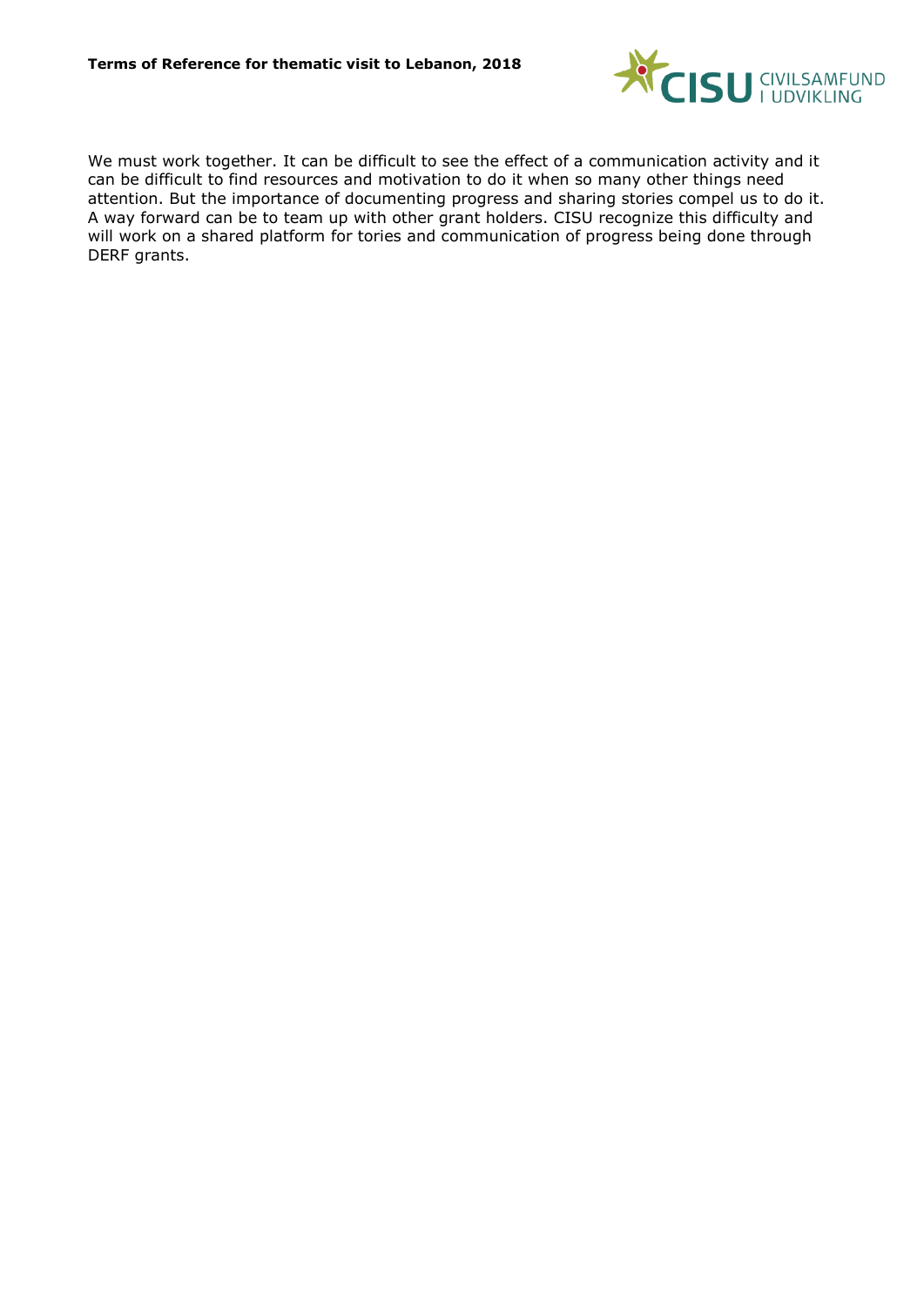

# **The importance of constructive communication?**

Although we have not yet seen scientific evidence of donor fatigue, we have a clear understanding of how constant negative stories and or crisis affect us and make us less engaged in change. Humans are biologically programmed to notice bad and alarming news more than opportunities and slow progress. It is something that has secured survival. It does, however, also greatly affect our perspective in a negative way. This negative bias lies in all humans and is visible in our news consumption and the way news are generated: There are more negative and alarmist news and we notice them more. The inherent danger of this is, that we do not notice progress, and when we do not notice progress we do not think any progress has been done – which renders work in this area useless. Despite the facts that clearly show inpact of the work. The negative news wears on our belief in change.

This must be countered by constructive communication.

When using the term constructive communication, we, at CISU, are inspired by the concept of constructive journalism and the values we use when communicating.

Constructive journalism is a method to counter negative and conflict-based stories. This is important because negative stories does not support the work of engaging the public in creating change. This is not to say that 'negative' aspects have no place in our story-telling. We, as promoters of change, certainly do acknowledge that negative aspects exist and take place – if not we would not need to promote change. And we certainly know that indignation can spark change. But we also know that know that negativity and hopelessness can stifle change and leave the audience with less engagement than before. Therefore, we recommend methods from constructive journalism when communicating our stories. Instead of negative stories and conflict-orientated focus, constructive journalism is based on reporting solutionfocused news. Constructive journalism is meant to give stories more context and give the audience more knowledge. Enlighten the audience, is another way to describe it. By giving more background and also reporting progress, the audience can create a realistic view of the world. More importantly, constructive journalism offers solutions instead of only reporting the issues.

More on constructive journalism: An aim for constructive journalism is to avoid a negativity bias. Therefore, instead of solely reporting on conflicts and problems, constructive journalism aims to gain a more comprehensive portrayal of the issues at hand. It aims to expose core causes of problems but also to report on emerging ideas and developments to shift society towards more impartial and sustainable paths. Constructive journalism aims express how change is possible and highlights the role each member of society may play to foster it. Additionally, it strives to strengthen the ethics code of journalism by avoiding the distortion of information in order to provide a more real portrayal of the world. Constructive Journalism attempts to create an engaging narrative that is factually correct without exaggerating numbers or realities.

Also important is, that the journalist or reporter does not reflect his or her opinion and also does not render or implement what those solutions are, but tries to inform the society of what solutions there might be. As an organization, we of course also have values and opinions but we should separate them from facts in our stories. Facts are (according to theories that distinguish between communication that is supposed to *move* an opinion and communication that is supposed to *strengthen* an opinion, where facts strengthen and emotions strengthen) some of the most powerful tools when trying to change an opinion in an audience. In this regard it is extremely important to present facts in a fair manner. Although we may have a